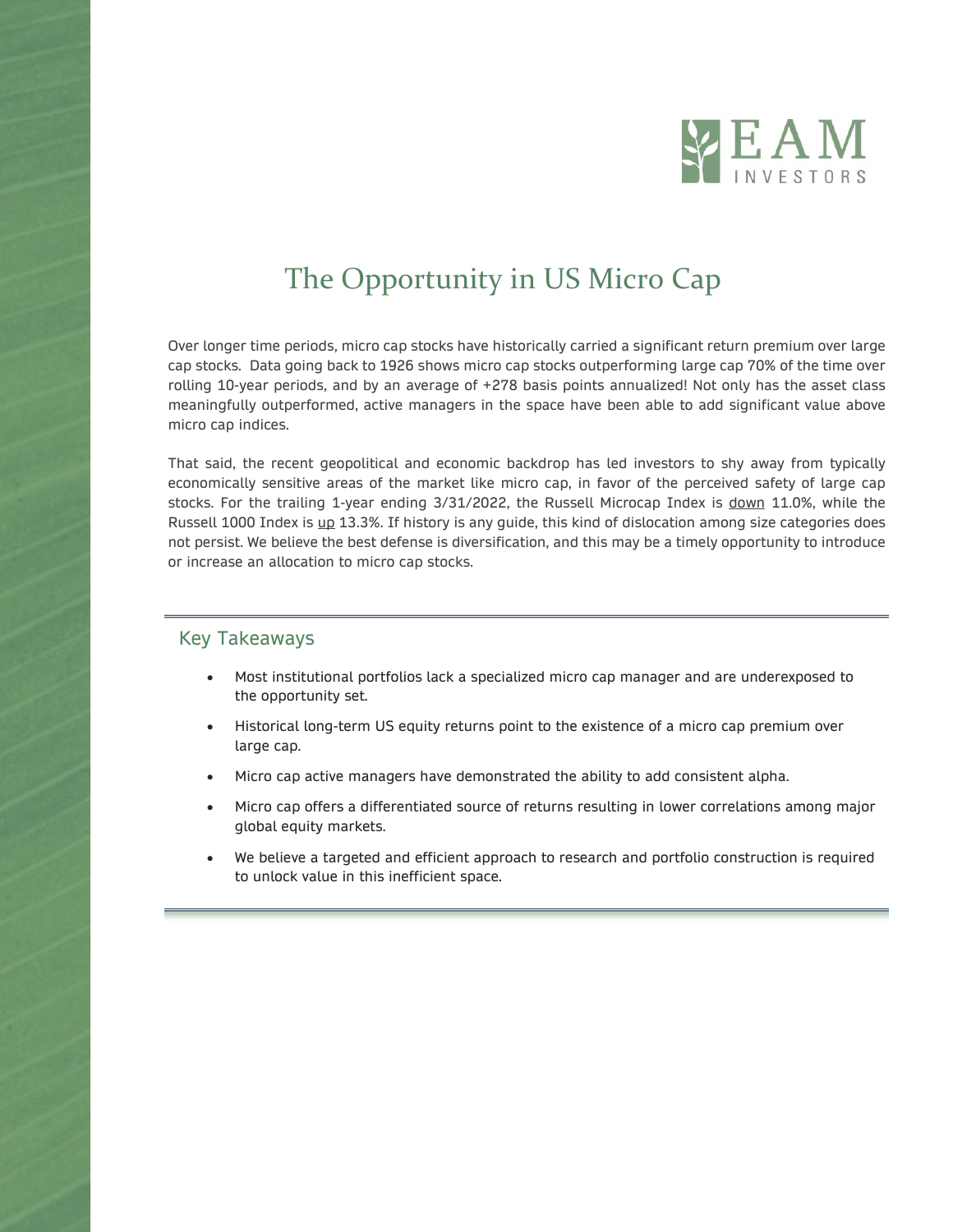

# An Overlooked Opportunity

The definition of 'micro cap' can vary among investors. At EAM and for the purposes of this analysis, we define micro cap in line with FTSE Russell methodology. The Russell Microcap Index is constructed by taking the lower 1,000 stocks in the Russell 2000 Index, plus the next 1,000 stocks by market cap. As of December 31, 2021, this results in the Russell Microcap Index having a weighted average market cap of \$835 Million. Accordingly, we estimate the micro cap opportunity set as those stocks below \$1.5 Billion in market cap, resulting in a universe of 3,370 stocks. This means over 60% of all publicly traded stocks in the US are micro cap.



#### More than half of all publicly traded stocks in the US are micro cap

Despite micro cap stocks outnumbering large caps on US exchanges by 7:1, the number of investment strategies dedicated to US micro cap is limited. There are nearly 3,000 actively-managed US equity investment strategies in the eVestment database, representing over \$10 Trillion in assets under management. Of those, only 76 strategies are categorized as micro cap, representing just 0.27% of total assets invested. This suggests that institutional managers are under-exposed to a huge subset of the US equity universe.

In contrast, there are 644 US small cap products available. Many investors choose to allocate to a dedicated small cap strategy, believing it provides sufficient exposure to the lower end of the market cap spectrum. Indeed, micro cap equities are usually considered a subset of the small cap universe. However, the Russell 2000 Index, the most common US small cap benchmark, is market cap-weighted with just 20% of its weight in stocks below \$1.5 Billion in market cap. Consequently, the median small cap manager is even less exposed, having just a 16% allocation to stocks below \$1.5 Billion in market cap.

Additionally, relying solely on a small cap manager for access to micro cap can make portfolio risk exposures difficult to measure and control. A small cap manager may then be rewarded for taking incremental market risk when they should really only be compensated for generating excess returns. One way to potentially avoid this, is to have a dedicated micro cap manager, with a micro cap benchmark, who is able to harness the potential of stock picking in this rich opportunity set.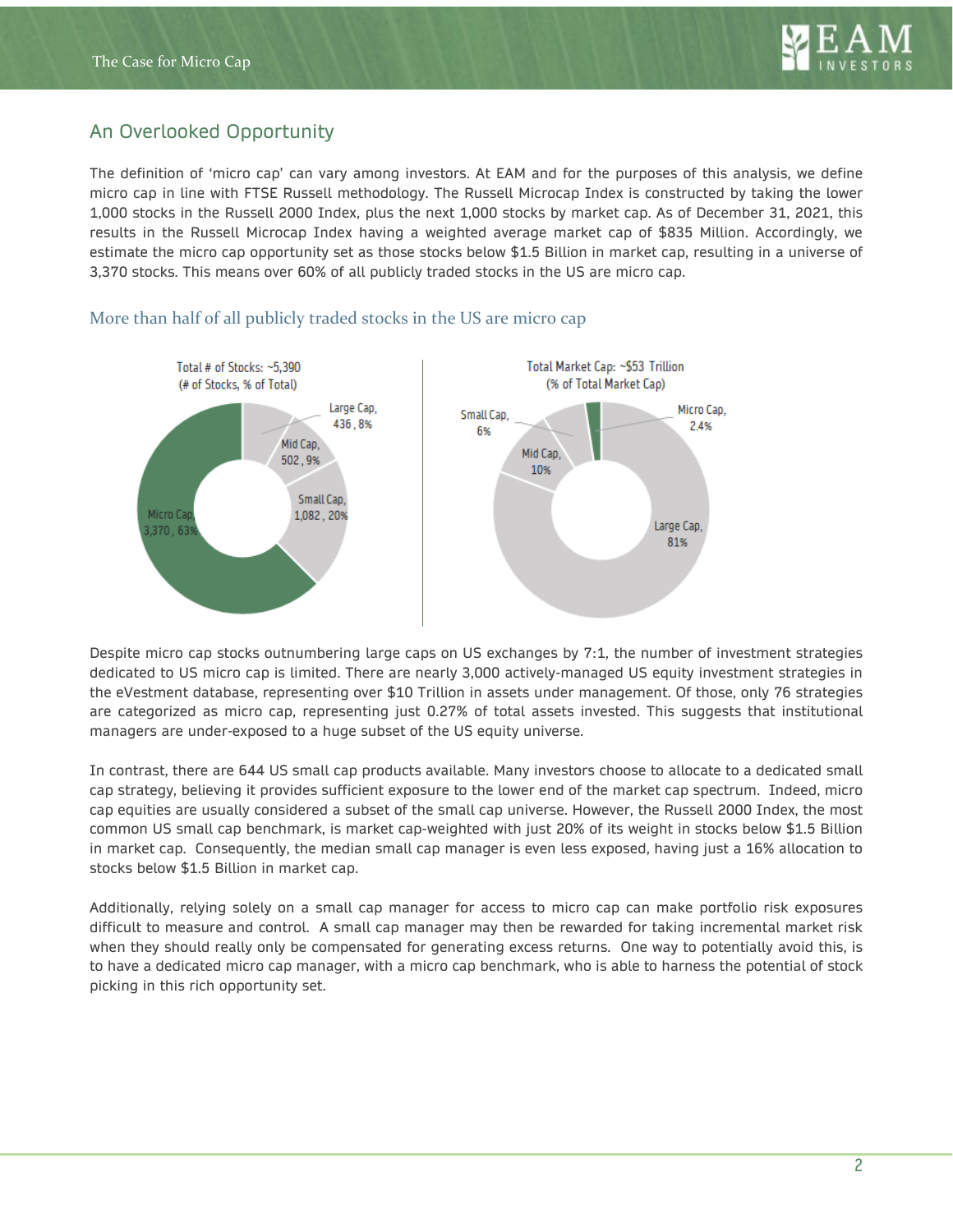# Micro cap has historically outperformed large cap, but not recently

The theory of a 'small cap premium' presumes that stocks with low market capitalizations should earn greater returns than stocks with higher market capitalizations to compensate for a higher level of risk. Indeed, historical US equity data dating back to 1926, shows the smallest two deciles by market cap have returned 12.0% annualized, outperforming the largest two deciles by 192 basis points annualized. Said another way, \$1 Million invested in micro cap stocks in 1926 would have grown to be \$49 Million at the end of 2022, compared to if it was invested in large cap stocks would have grown to \$9.4 Million.



#### Smaller market cap stocks have historically outperformed mid and large cap

Source: Performance is based on Center for Research in Security Prices (CRSP) monthly data from January 1926 through December 2021. The market is broken into deciles based on market capitalization with the following definitions: Large (deciles 1-2), Mid (deciles 3-5), Small (deciles 6-8), Micro (deciles 9-10)

This is not to say that micro cap always outperforms. This higher return potential does come at the expense of higher volatility. If you have a long time horizon, however, the data shows micro cap outperforms *most* of the time, and the impact can be meaningful. Going back to 1926, micro cap has outperformed large cap 70% of the time on a rolling 10-year basis by an average of +278 basis points annualized.

The recent environment, however, marks a period of divergence between large and micro cap stocks. We saw such underperformance in the early months of the pandemic, and are seeing this now as rising interest rates, supply chain disruptions and inflationary fears have led micro cap stocks to fall disproportionately relative to large cap. For the trailing 1-year period ending March 2022, the Russell Microcap Index is down 11%, underperforming the Russell 1000 Index by over 24 percentage points! With this recent stretch of underperformance, micro cap now trails large cap by 339 basis points for the annualized trailing 10-year period.

If history is any guide, this diversion should not persist. Today's dislocation may represent a timely opportunity for investors wishing to either introduce an exposure to micro cap or increase existing exposure.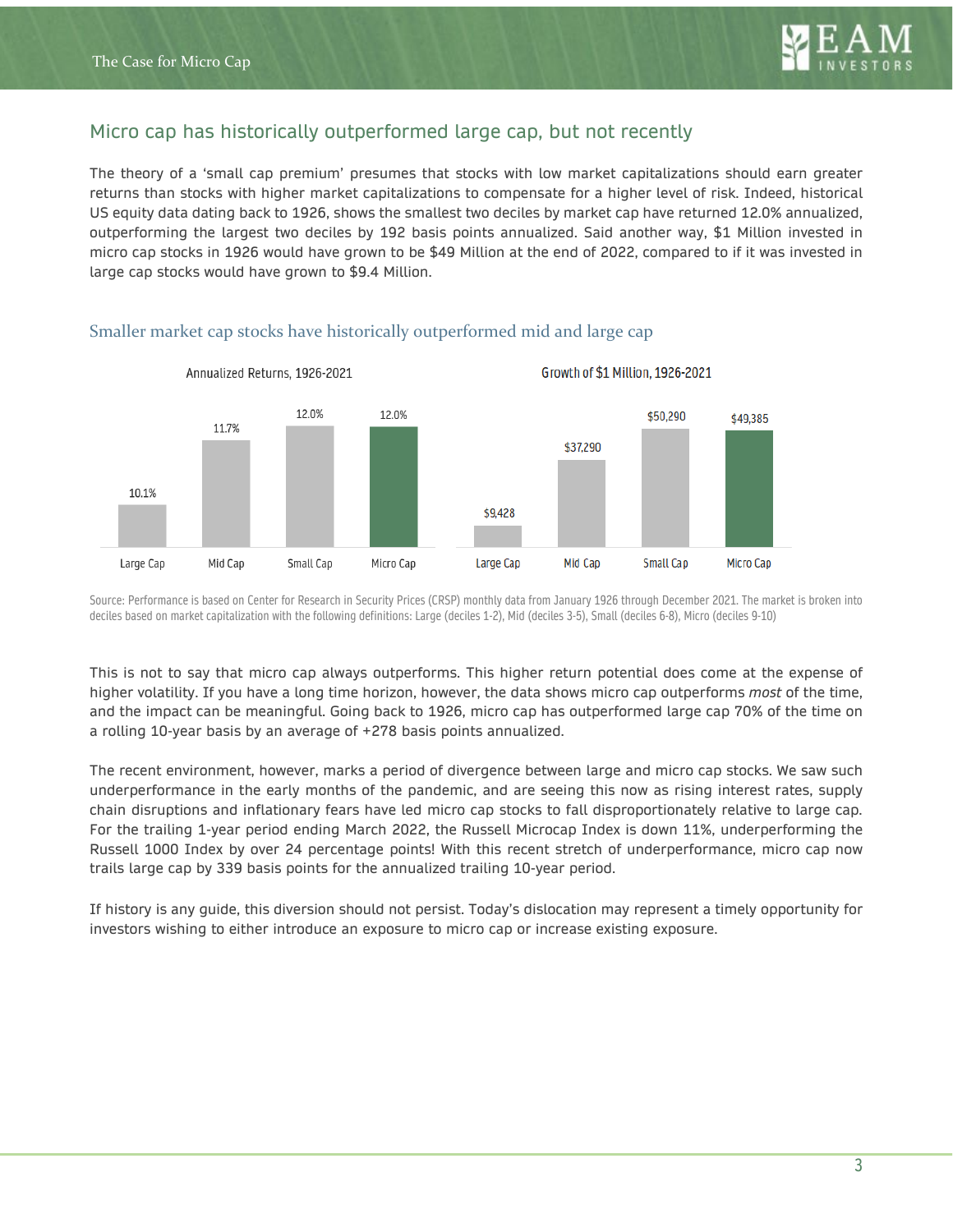



#### Current dislocation among size categories may be an opportunity

# Diversification Benefits

The characteristics of micro cap stocks can lead them to behave differently than larger companies. In today's environment, smaller companies may be more insulated from geopolitical turmoil, as most of their revenues are generated domestically. With radical lockdowns imposed in China, war in Europe, and rising inflation, some speculate we are entering a period of deglobalization. Micro cap companies may be beneficiaries of this trend as businesses look to source more of their supply chains to domestic sources.

Over the long term, smaller companies tend to be more influenced by company-specific factors rather than broad market shifts since company profitability is often determined by a focused product set. Additionally, larger companies often look to smaller companies for innovation because of their flexibility and nimbleness to their respective business climates, which results in persistence in acquisition activity.

These dynamics result in micro cap returns having a lower correlation to other asset classes and, therefore, diversification benefits when added to a portfolio. The chart below illustrates that micro cap stocks have had a meaningfully lower correlation to their larger cap counterparts.

|                              | Russell<br>Microcap | Russell<br>2000 | Russell<br>1000 | $S\&P$<br>500 | MSCI ACWI<br>ex-US | <b>MSCI</b><br>EAFE | MSCI<br>Emerging<br><b>Markets</b> |
|------------------------------|---------------------|-----------------|-----------------|---------------|--------------------|---------------------|------------------------------------|
| Russell Microcap             | 1.00                |                 |                 |               |                    |                     |                                    |
| Russell 2000                 | 0.97                | 1.00            |                 |               |                    |                     |                                    |
| Russell 1000                 | 0.80                | 0.88            | 1.00            |               |                    |                     |                                    |
| S&P 500                      | 0.77                | 0.86            | 1.00            | 1.00          |                    |                     |                                    |
| MSCI ACWI ex-US              | 0.71                | 0.76            | 0.85            | 0.85          | 1.00               |                     |                                    |
| <b>MSCI EAFE</b>             | 0.70                | 0.75            | 0.85            | 0.85          | 0.98               | 1.00                |                                    |
| <b>MSCI Emerging Markets</b> | 0.59                | 0.64            | 0.70            | 0.69          | 0.90               | 0.80                | 1.00                               |

### Correlations by Asset Class

Source: FTSE Russell, MSCI. Last 10 years of monthly returns ending March 31, 2022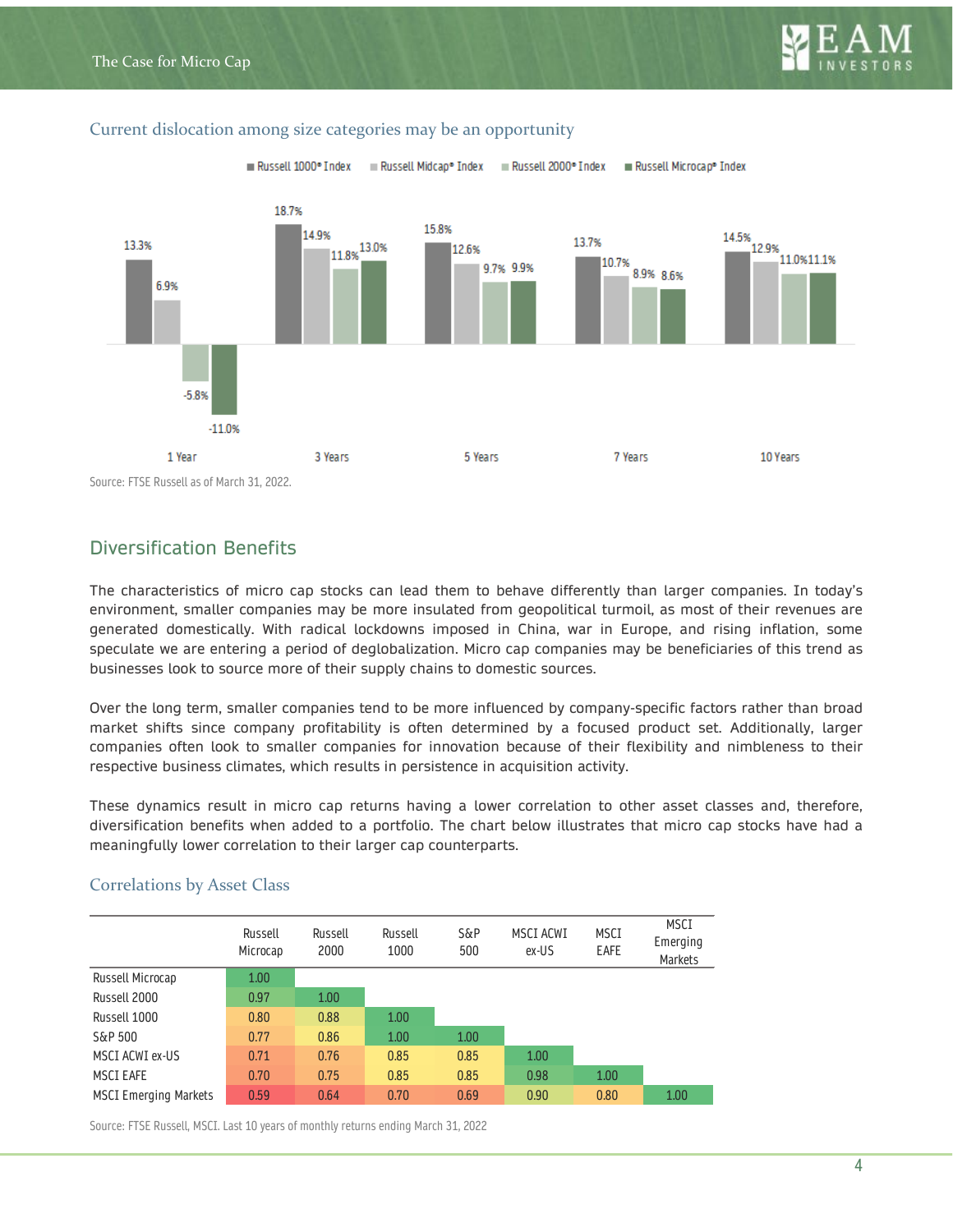

# Fertile Ground for Active Managers

The potential for a differentiated source of returns is compelling, but we believe the strongest case for a micro cap allocation stems from the opportunity for active managers to generate consistent alpha. As previously mentioned, the opportunity set is vast with over half of all publicly-listed stocks in the US falling into the micro cap category. Yet, research coverage on these stocks is relatively thin, with an average of 3 analysts covering a stock, compared to large cap which averages 23 analysts per stock. In fact, nearly 40% of micro cap stocks are not covered at all, compared to even small cap which has only 2% of stocks not covered. This could be symptomatic of the segment's frequently lower trading volumes since larger asset managers might not be as willing to invest in the segment due to liquidity constraints. The result is information inefficiencies that can create opportunities for managers to exploit mispricing.



#### Thin research coverage compared to larger market cap segments

Additionally, the asset class has a consistently higher degree of cross-sectional volatility compared to other equity asset classes, which is to say, these stocks tend to act very differently from one another. Micro cap companies typically address specific markets and sell a narrow set of products and services. Their success or failure is more often driven by company-specific factors, and the result is a wide range of outcomes. The higher level of crosssectional volatility in micro cap highlights a rich environment for active managers to identify companies that are positioned to outperform.



#### The higher level of cross-sectional volatility highlights the size of the active management opportunity

Source: Calculated using monthly data from FactSet for the last 5 years ending December 31, 2021.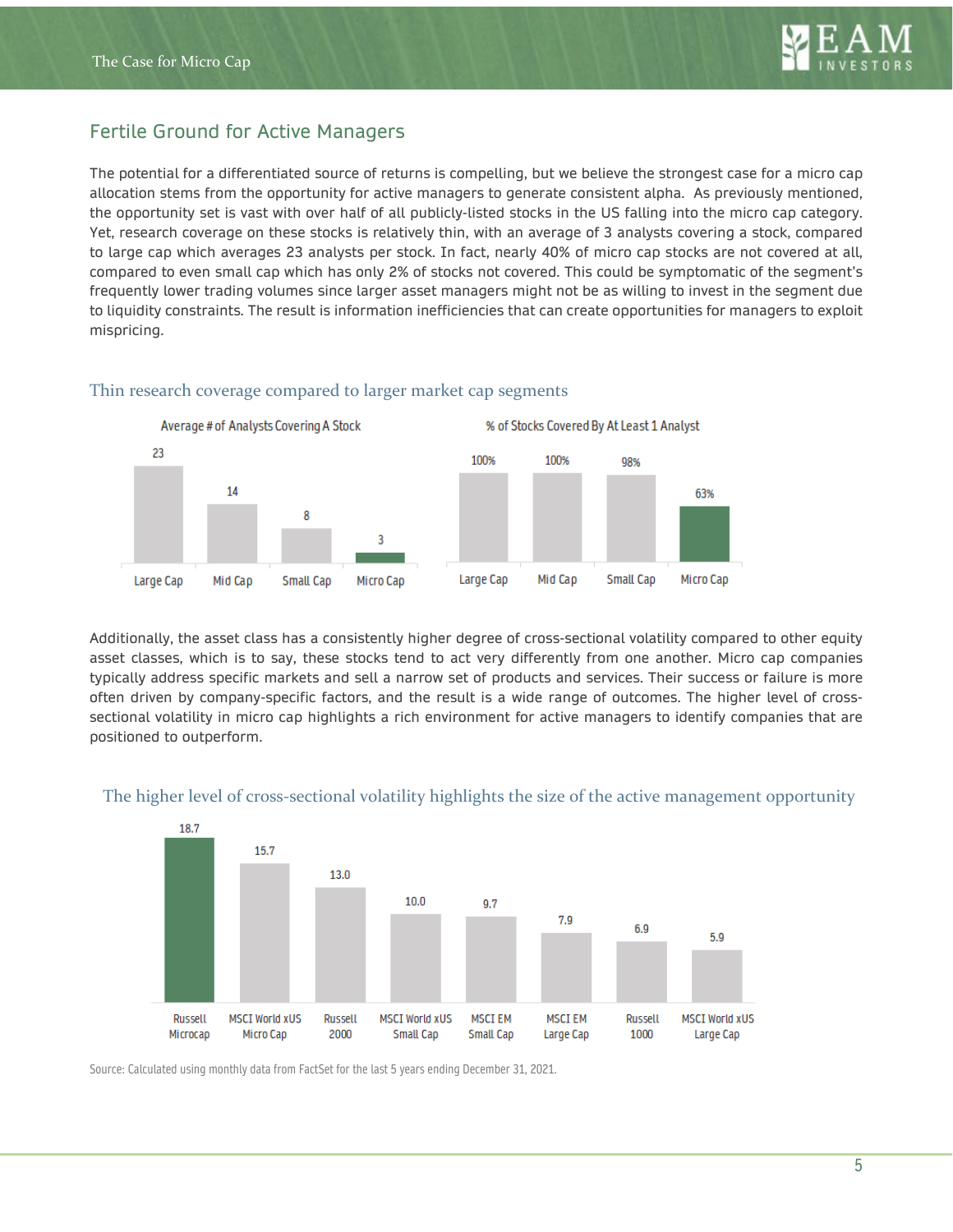

A broad universe of stocks, low research coverage, and high cross-sectional volatility have resulted in a large, inefficient market where the potential for overlooked and mispriced securities is far greater than in large cap. Skilled active managers have the opportunity to exploit these types of situations to generate consistent excess returns beyond what might be expected in a large cap strategy. eVestment manager performance confirms micro cap active managers have indeed generated higher excess returns than their larger market cap peers.



#### Micro cap active managers have been able to add impressive excess return over larger cap peers

Source: eVestment data as of March 31, 2022. Excess return of the median manager within each respective peer group is shown, calculated using benchmarks as follows: Large Cap (Russell 1000 Index), Mid Cap (Russell Mid Cap Index), Small Cap (Russell 2000 Index), Micro Cap (Russell Micro Cap Index).

Looking at historical rolling periods of median active manager excess returns shows the consistency of this outperformance. Since inception of the Russell Microcap Index in June 2000, the median active manager has outperformed the index in 93% of rolling 3-year periods, and by an average of 265 basis points. On a rolling 5-year basis, the median active manager has outperformed the index in 99% of periods, and by an average of 280 basis points.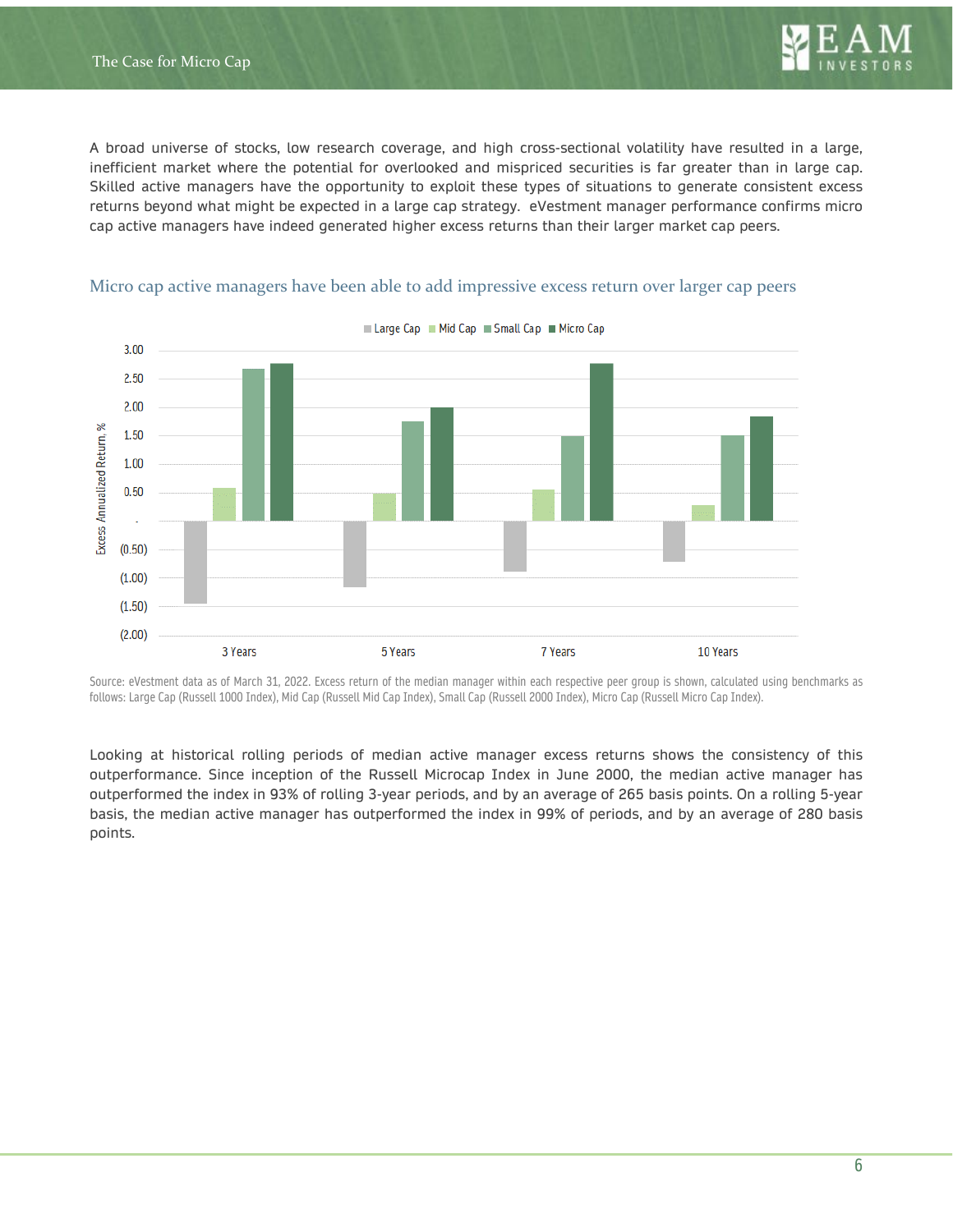

# Manager Selection: EAM's Expertise in US Micro Cap

The sheer size and rapidly changing dynamic of the micro cap universe can make it difficult for many managers to research each and every stock thoroughly. Thus, we believe a systematic investment approach is paramount in helping managers identify and capitalize on those opportunities with the most potential in a timely fashion.

We have shown that an allocation to US micro cap stocks provides a compelling, complementary exposure for allocators that either have a large cap bias or are looking for additional alpha opportunity. EAM has been able to navigate the large selection universe of micro cap stocks by utilizing a systematic approach designed to deliver consistent and predictable return streams. Our Informed Momentum approach combines stock selection, tailored risk management, and efficient implementation to effectively deliver the momentum premium. This approach is the foundation of our firm and has been applied consistently across all EAM's strategies since inception in 2007. Historically, our success is shown by positive inception-to-date alpha through 3/31/2022 for all EAM's strategies, which span the small cap equity universe worldwide.

| Strong inception-<br>to-date alpha | Benchmark-like<br>volatility with beta<br>at or below 1.0 | Favorable upside<br>and downside<br>capture ratios | Excess return<br>correlations<br>complement<br>traditional styles | Consistent exposure<br>to stock-specific risk<br>and momentum |
|------------------------------------|-----------------------------------------------------------|----------------------------------------------------|-------------------------------------------------------------------|---------------------------------------------------------------|
|                                    |                                                           |                                                    |                                                                   |                                                               |

#### Performance

|                               | <b>YTD</b> | 1 Year    | 3 Year | 5 Year | 7 Year | 10 Year | $ITD*$ |
|-------------------------------|------------|-----------|--------|--------|--------|---------|--------|
| EAM US Micro Cap (Gross)      | $-12.01%$  | $-9.59%$  | 16.93% | 16.76% | 11.35% | 13.88%  | 11.20% |
| EAM US Micro Cap (Net)        | $-12.18%$  | $-10.31%$ | 16.00% | 15.84% | 10.46% | 12.98%  | 10.32% |
| Russell Microcap Growth Index | $-13.71%$  | $-25.51%$ | 9.05%  | 7.97%  | 5.61%  | 9.34%   | 6.20%  |
| Russell Microcap Index        | $-7.60%$   | $-10.99%$ | 13.03% | 9.86%  | 8.57%  | 11.14%  | 7.08%  |
| Russell Microcap Value Index  | $-3.45%$   | 0.58%     | 14.98% | 10.66% | 10.27% | 12.09%  | 7.38%  |

#### Risk Statistics

|                           | EAM<br>US Micro Cap | Russell Microcap<br><b>Growth Index</b> | EAM<br>US Micro Cap | <b>Russell Microcap</b><br>Index |
|---------------------------|---------------------|-----------------------------------------|---------------------|----------------------------------|
| <b>Annualized Return</b>  | 11.20%              | 6.20%                                   | 11.20%              | 7.08%                            |
| <b>Excess Return</b>      | 5.00%               | $\overline{a}$                          | 4.12%               |                                  |
| Alpha                     | 5.10%               | $\qquad \qquad \blacksquare$            | 4.32%               |                                  |
| <b>Tracking Error</b>     | 7.44%               | $\overline{\phantom{a}}$                | 9.20%               |                                  |
| <b>Standard Deviation</b> | 23.9%               | 23.3%                                   | 23.9%               | 22.0%                            |
| Information Ratio         | 0.67                | $\qquad \qquad \blacksquare$            | 0.45                | $\overline{\phantom{a}}$         |
| <b>Sharpe Ratio</b>       | 0.44                | 0.24                                    | 0.44                | 0.29                             |
| <b>Beta</b>               | 0.97                | 1.00                                    | 1.00                | 1.00                             |
| R-Squared                 | 0.90                | 1.00                                    | 0.85                | 1.00                             |
| Up Market Capture         | 109.0%              | $\overline{\phantom{a}}$                | 109.0%              |                                  |
| Down Market Capture       | 94.4%               |                                         | 95.7%               |                                  |

Performance and risk for the EAM US Micro Cap strategy is since inception, October 2, 2007 – March 31, 2022, gross of fees.

Please see important disclosures at the end of this document.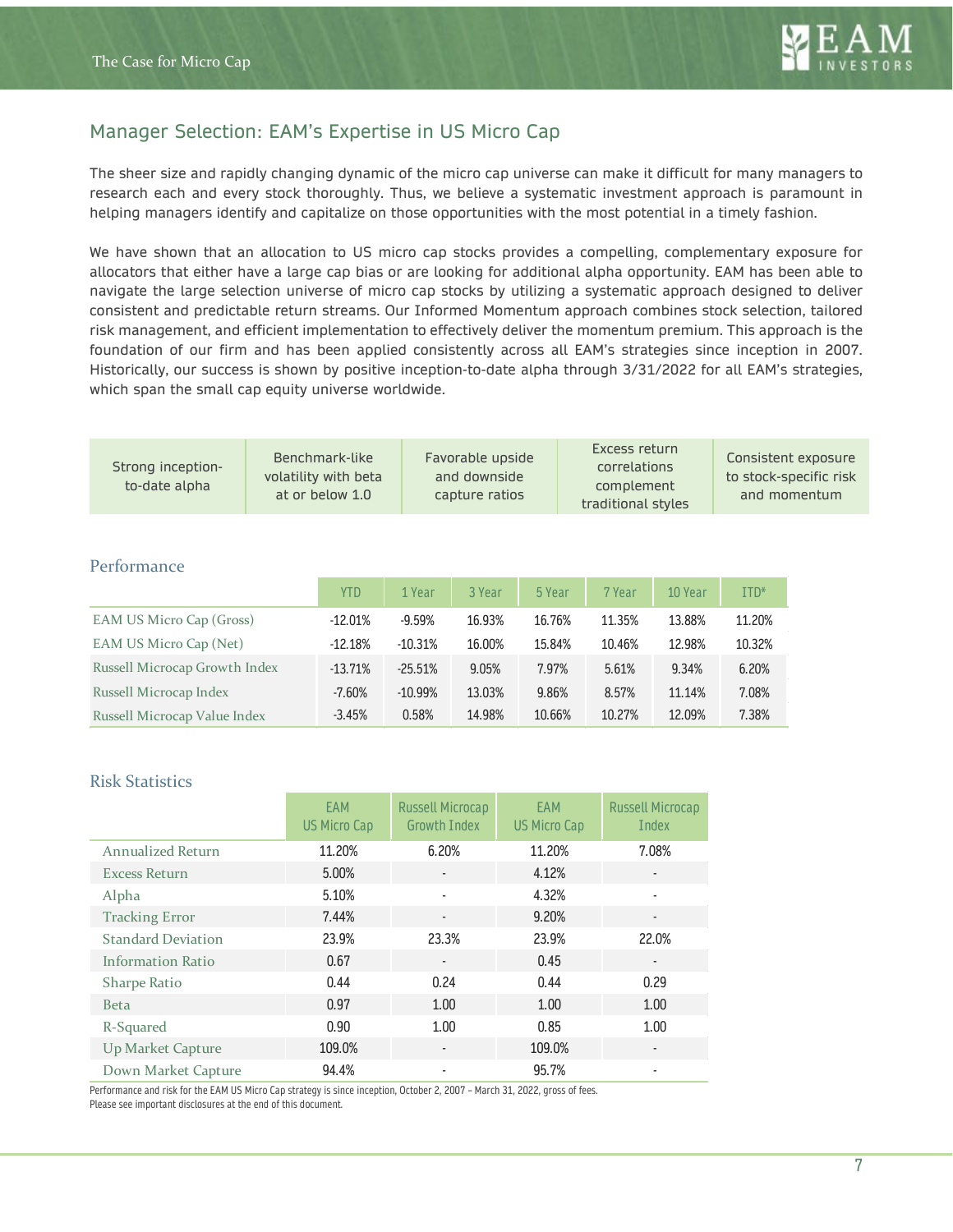

## About EAM

EAM Investors is solely focused on delivering alpha for clients in global equity markets. Our approach to investing leverages our collective insight within a systematic process designed to deliver consistent and predictable outcomes. As of 3/31/2022, we manage \$2.8 Billion on behalf of our clients.

# About the Authors

# Travis Prentice

Travis is CEO and Chief Investment Officer of EAM Investors, a firm he co-founded in 2007. In addition, he is Portfolio Manager for EAM's US and Global strategies, as well as an analyst across all EAM's strategies. Prior to founding EAM, Travis was a Partner, Managing Director and Portfolio Manager with Nicholas-Applegate Capital Management where he had lead portfolio management responsibilities for their Micro and Ultra Micro Cap investment strategies and a senior role in the firm's US Micro/Emerging Growth team. He has 24 years of institutional investment experience specializing in small and micro cap equities. He holds an MBA from San Diego State University and a BA in Economics and a BA in Psychology from the University of Arizona.

# Michele Rodrigues

Michele is a Director of Communications and ESG lead at EAM Investors. Prior to joining EAM Investors in 2014, Michele was with Fidelity Investments for eleven years most recently serving as a Portfolio Associate and Portfolio Analyst, where she provided multiple portfolio managers with support by monitoring and analyzing portfolio positioning, risk metrics, characteristics, and performance. Additional positions at Fidelity included Operations Analyst and Senior Control Accountant. Michele has 18 years of investment experience. She holds an MBA from Northeastern University and a BS in Finance from Bentley University.